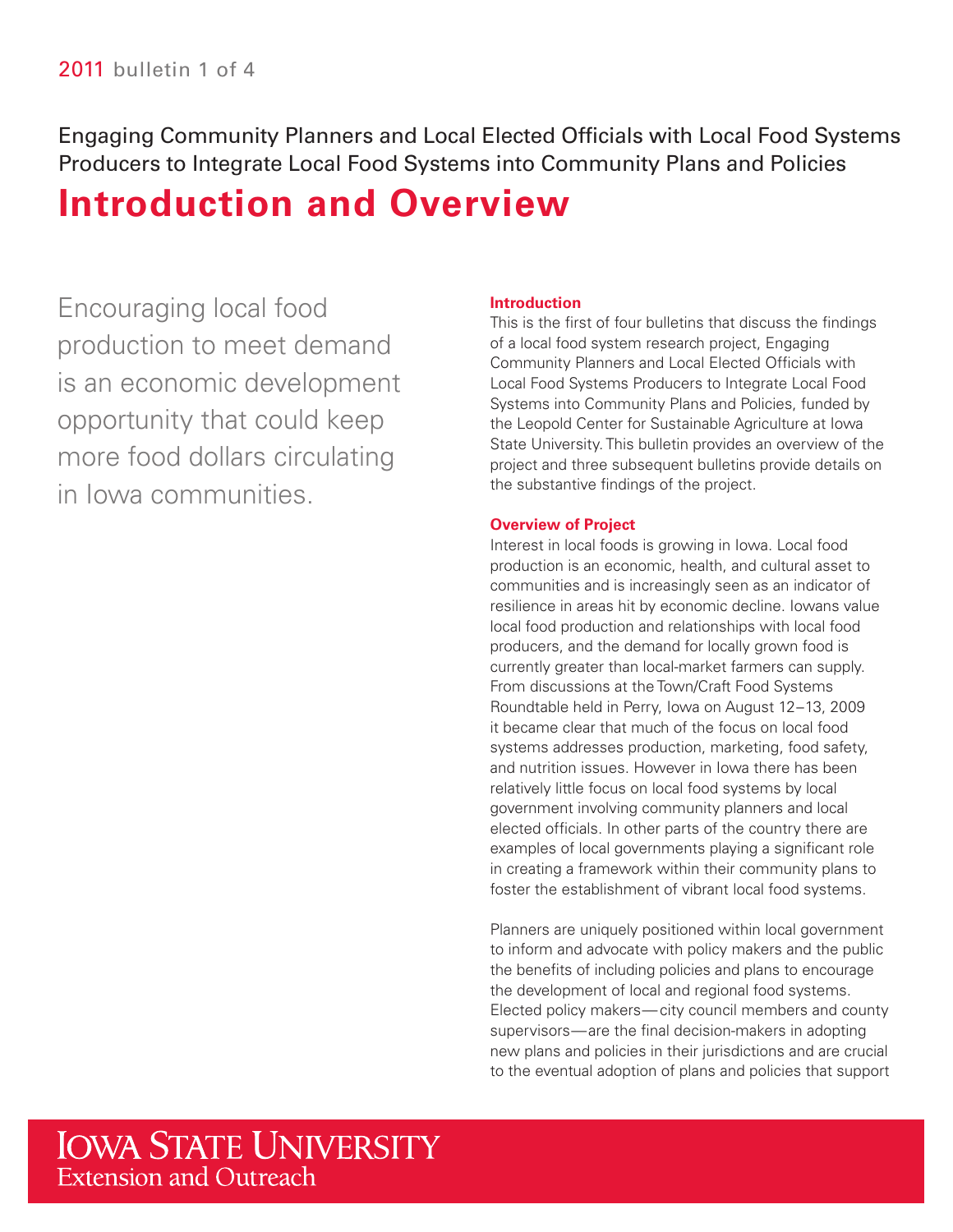and encourage local and regional food systems.

facing local elected and appointed officials and communicate Likewise, local producers, farmers' market operators, and others involved in local food systems development would benefit from learning about the political, policy, and regulatory environment in which land use decisions are made at the local level that affect growing, marketing, and distributing local foods in municipalities and urban areas. With a deeper understanding in this realm, they should be positioned to better understand the challenges to them the potential economic and health benefits of developing local and regional food systems.

 This project brought together community planners, local elected officials, local growers, farmers' market leaders, food distribution and aggregation business leaders, and food policy council members to

- Identify barriers to production, aggregation, and distribution of local foods that local governments could address through land use planning, zoning codes, or other local regulations; and
- Identify policy and regulatory options that local governments can implement to capture the economic or health benefits of local food systems for their communities.

#### **Process**

Three focus groups were created to obtain Iowa-based data on local food systems. The first two focus groups were conducted as roundtable discussions, where participants were asked to address three questions:

- 1. Are there barriers to production, aggregation, and distribution of local foods to consumers, restaurants, and institutions that local governments can address through land use planning, zoning codes, or other local regulations?
- What are some policy and regulatory options that local 2. governments can or should put in place to capture the economic or health benefits of local food systems for their communities?
- What key knowledge would be required for local 3. governments to successfully navigate the local food system?

The first focus group was held at the Urbandale public library on October 25, 2010. Most stakeholders were from central Iowa with one representative of a southwestern Iowa county. Stakeholder perspectives included three area farmers producing for local markets, two city and county planners, a city manager, a Buy Fresh Buy Local

coordinator, and a representative of an association of farmers' markets.

 planners, one member of a county board of supervisors, initiative, and a representative of a company that purchases The second focus group was held at Coralville public library on December 6, 2010. Most stakeholders were from eastern Iowa, with one representative of a northern Iowa county. Stakeholder perspectives included two farmers producing for local markets, two city and county one backyard gardener, one leader of a local food system and aggregates local food to deliver to institutional buyers.

 Discussions at these two meetings were wide-ranging, and included the following issues:

- • land-use and public health and safety based regulation of local foods production and marketing;
- • the importance of food policy councils and of progressive action by regulators and planners to encourage local farming;
- growing local food as a form of economic development;
- how local market farmers are redefining the scope of activities that are considered as agriculture in Iowa;
- the importance of scheduling planning public-input sessions when farmers can participate, and/or enabling rural dwellers to participate in public-input meetings by telephone or Skype;
- the value of growing local food to elected officials and • local food advocates need to be able to demonstrate the public, and local market farmers and other stakeholders can assist in this process;
- there may be disagreements over the appropriateness of regulation, but animosity can be minimized if both sides (growers, regulators) approach regulation with the goal of supporting diverse farming methods while at the same time protecting public health and safety;
- local food systems councils are important for education and involvement of more stakeholders, and the new Iowa Food Systems Council may be a vehicle to help develop more local food systems across Iowa.

 meetings, plus two new participants. Stakeholder perspectives leader of a local food system initiative, and a representative significant challenges facing the development and expansion The key points from the first two focus groups were compiled into a document for discussion at the third focus group meeting held in Ankeny on February 23, 2011, which consisted of many of the participants from the first two included farmers producing for local markets, city and county planners, a city manager, the coordinator of a Buy Fresh Buy Local campaign, a community food systems professor, a member of a county board of supervisors, a of a company that purchases and aggregates local food to deliver to institutional buyers. The input of the third focus group was used to refne the list of issues and identify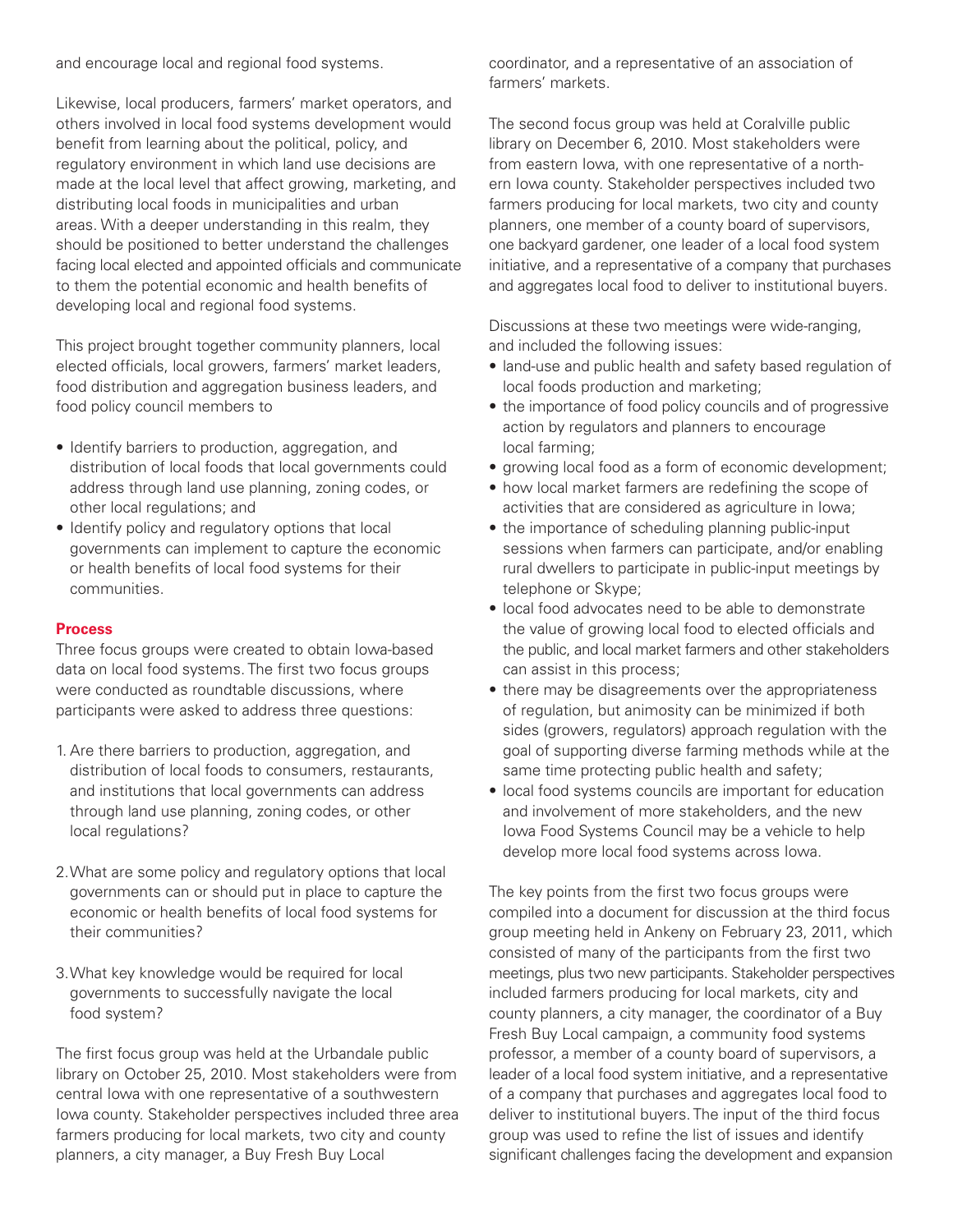of local food systems.

#### **Outcomes**

following issues were identified as the three most significant From the discussions at three focus group meetings, the challenges facing the development and expansion of local food systems:

- (1) Defining and administering the agricultural exemp tion to county zoning found in Iowa Code 335.2 Iowa's County Zoning Enabling Act (Iowa Code, Chapter 335) exempts from county zoning regulations "land, farm houses, farm barns, farm outbuildings or other buildings or structures which are primarily adapted, by reason of nature and area, for use for agricultural purposes, while so used." The courts and legislature have provided little guidance to landowners and local governments about how to interpret the agricultural exemption. The Iowa courts have found that the "primary purpose and functional aspect," of structures are the primary consideration of whether they are for agricultural purposes, but have failed to clearly define what, in fact, constitutes "agricultural purposes."
- (2) Smart growth practices and their impacts on agriculture in and near city limits

 Local market farmers often prefer to locate ers). City and county government zoning codes, and on the city-county fringe, which allows easy access to city markets and to agricultural land. Unfortunately, the fringe is under the highest pressure for development, and local market farmers often cannot afford to pay the land prices asked by landowners (and paid by develop infrastructure and annexation policies generally enable traditional commercial, industrial, and residential (i.e., non-agricutural) development on the fringe with few barriers because local governments benefit from the increased tax revenue that such development brings.

#### (3) Lack of recognition of local food systems as an economic development opportunity

 is an economic development opportunity that could Encouraging local food production to meet demand keep more food dollars circulating in Iowa communities. A recent study found that ten southwestern Iowa counties could generate \$2.67 million in labor incomes by reaching unmet demand for local foods (Swenson 2010). Local food production also brings community health benefits by encouraging people to think about their diets, and social benefits through farmers' markets and harvest festivals. Despite a slow economy, Iowa added 28 farmers' markets in 2009. Other studies have also found that local food can have a positive local economic impact. In Iowa, studies by Otto and Varner (2005) and Swenson (2006) document the economic

benefit and potential of local food systems to local farmers and the local economy. According to Swenson (2011), the economic opportunity from growing local foods appears to be greater in areas nearer urban markets.

Each of the above three issues are addressed in much greater detail in the related extension bulletins.

#### **Conclusion**

 both in Iowa and around the country. It can provide income The interest in locally grown food continues to expand for local growers and a supply of fresh, locally grown food to area residents that can lead to better nutrition and health. The expanding number of local-regional food groups of growers (now 16 groups covering over 80 counties in Iowa) collaborating to expand local foods illustrates the widespread interest across Iowa.

 and local growers to examine the local regulatory environment Much of the assistance from extension on local food systems focuses on production, business management, and nutrition issues. This study has examined local food systems from a community planning perspective and brought together community planners, elected officials, and identify barriers to supporting and expanding local food systems. This study cites a number of innovative local food system plans and policies from select cities around the country that, if adapted and adopted in Iowa, could strengthen our local food systems. The authors conclude if local food system policies are incorporated into a community's plans and policies, local farmers, consumers, and communities will benefit.